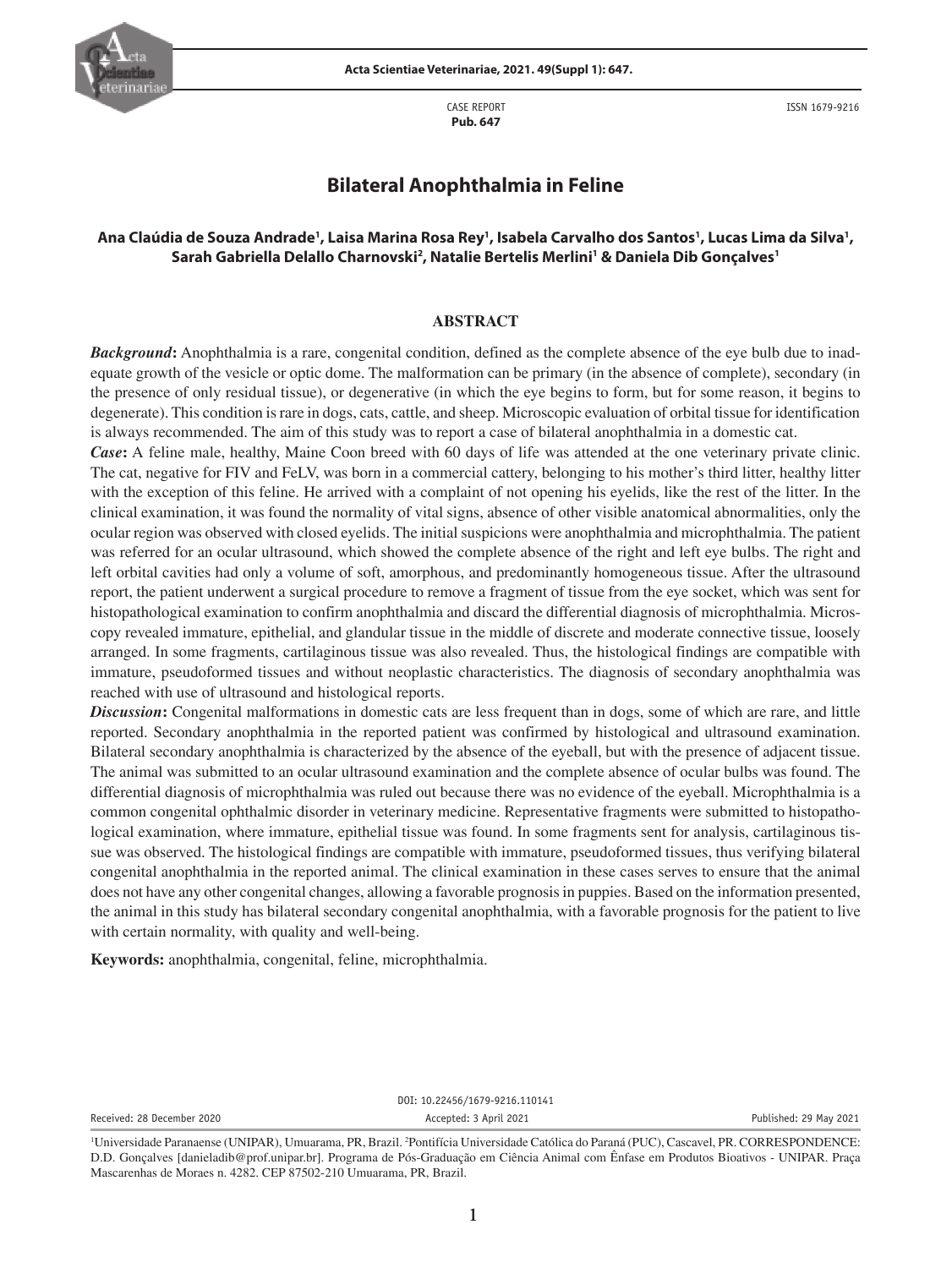#### **INTRODUCTION**

Anophthalmia is a rare and congenital condition, defined as the complete absence of the eye bulb due to inadequate growth of the vesicle or optic dome at an early stage of pregnancy or due to subsequent failure of the expansion of the optical element. Thus, the animal is born without one or both eyes and without eye tissue in its orbit [2,12].

In different animal species, the failure in optical development is related to hereditary genetic factors, so the occurrence of other congenital changes, such as hydrocephalus, are described associated with the occurrence of anophthalmia [3]. The malformation can be primary (complete absence), secondary (presence of residual tissue only), or degenerative anophthalmia, in which the eye begins to form, however, for some reason, it begins to degenerate [12]. This condition is rare in dogs, cats, cattle, and sheep [7,8].

One of the main differential diagnoses is microphthalmia, which is a common congenital disease in veterinary ophthalmology. This condition is characterized by a failure in growth, by the invagination of the optic cup, or even by defective development of the primary vitreous. Clinically, the individual has an underdeveloped eye, being so small and imperceptible to the naked eye, that it can be confused with anophthalmia and, for this reason, the microscopic evaluation of the orbital tissue for identification must be performed [4]. The aim of this study was to report a case of bilateral anophthalmia in a domestic cat.

### **CASE**

A feline male, healthy, Maine Coon breed with 60 days of life was attended at the one veterinary private clinic. The cat, negative for FIV and FeLV, was born in a commercial cattery, belonging to his mother's third litter, healthy litter with the exception of this feline. He arrived with a complaint of not opening his eyelids, like the rest of the litter.

On clinical examination, the vital signs were normal, with weight, size, and racial pattern homogeneous to the other animals in the litter, absence of other visible congenital abnormalities, observing only the ocular region with closed eyelids. Thus, the initial suspicions were anophthalmia and microphthalmia (Figure 1).

The patient underwent an ocular ultrasound procedure, which showed the complete absence of



**Figura 1.** Feline, male, healthy, Maine Coon breed, showing closed eyelids at 60 days.

the right and left eye bulbs, the right and left orbital cavities presented only a volume of soft, amorphous, and predominantly homogeneous tissue (Figure 2).

After the ultrasound report, the patient underwent the surgical procedure to remove fragments of tissue, with a total of 6 fragments of a firm, whitish consistency being removed, respectively: 1 x 0.5 cm; 0.5 x 0.3 cm; 0.8 x 0.8 cm; 1x 0.6 cm; 0.7 x 0.3 cm; 0.8 x 0.5 cm. of tissue from the eye socket, tissue fixed in 10% formalin and sent to histopathological examination to confirm anophthalmia and discard the differential diagnosis of microphthalmia (Figure 3).

Histological examination revealed immature, epithelial, and glandular tissue amidst mild and moderate connective tissue, loosely arranged. In some fragments, cartilaginous tissue was also revealed. Histological findings were compatible with immature, pseudoformed tissues and without neoplastic characteristics.

From the results presented in the ultrasound report and histological diagnosis, the diagnosis of secondary anophthalmia was reached.

### **DISCUSSION**

Congenital malformations in domestic cats are less frequent than in dogs, some of which are rare, and little reported in Brazil. Some racial groups of cats show a greater predisposition to develop some types of congenital and hereditary defects, but little is discussed and reported [13]. In a survey of histopathological exams (33,075 exams), only 540 were ocular pathologies and felines showed a frequency of 11.1% in this study [10].

Bilateral secondary anophthalmia is characterized by the absence of the eyeball, but with the presence of adjacent tissue [3,12]. Through histology and ultrasound exams, secondary anophthalmia in the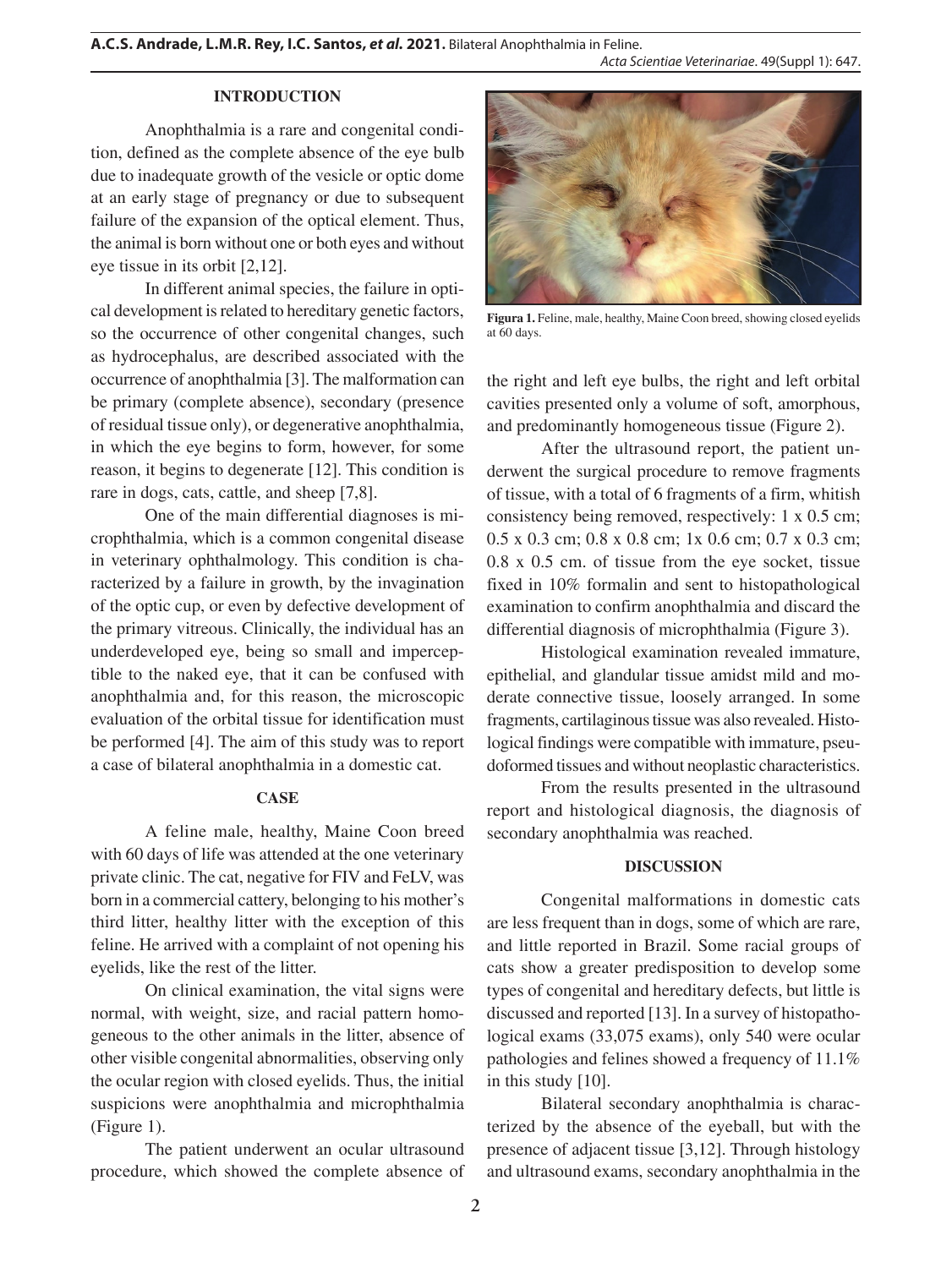

**Figure 2.** Right orbit (RO) and left orbit (LO). There was a complete absence of eye bulbs. In the right and left orbital cavities, there is only a small volume of soft, amorphous, and predominantly homogeneous tissue.



**Figure 3.** Surgical procedure to remove a fragment of tissue from the eye socket for subsequent histopathological examination. Fragments of tissue fixed in formalin at 10% firm and whitish consistency, respectively: 1 x 0.5 cm; 0.5 x 0.3 cm; 0.8 x 0.8 cm; 1 x 0.6 cm; 0.7 x 0.3 cm; 0.8 x 0.5 cm.

reported patient was confirmed. Several reports had a clinical examination, ultrasound, and histopathology as a means of diagnosis [3,7,11,12].

The causes for this congenital and hereditary abnormality may be associated with the high degree of inbreeding in the cattery. The crossing between individuals of the same family tree (inbreeding) is reported in several species in the appearance of undesirable genes, in which they remain being passed on and this increases the possibility of inherited diseases in the litters by autosomal recessive genes [1,6,9]. In addition to the genetic factor, there is also the possibility of environmental interferences (viral, nutritional, and chemical agents), nutritional (lack of vitamins, proteins, lipids, and carbohydrates), infectious, physical (aggressions), toxic plants, or even interactions of both. Little is known about the pathogenesis that involves congenital malformations due to the difficult study of the etiology [1,9].

The differential diagnosis of microphthalmia was ruled out, as ultrasound and histopathological exams demonstrated that there was no evidence of the ocular bulb, and the alteration of microphthalmia is characterized by defective development of the primary

vitreous, that is, clinically the patient has an underdeveloped and small eye. Because it is so small, reaching the point of being imperceptible to the naked eye, it can be confused with anophthalmia [4,14]. This condition differs from anophthalmia, which is characterized by the absence of all ocular tissues [5,10].

No other congenital abnormalities were found other than anophthalmia. Clinical examination is of paramount importance in these cases of congenital changes to ensure that the animal does not have any other changes, thus favoring the prognosis of puppies with anophthalmia as favorable [3,12].

Based on the information presented, the animal in this study has bilateral secondary congenital anophthalmia, with a favorable prognosis for the patient to live with certain normality, with quality and well-being.

*Acknowledgments***.** We thank the Coordination for the Training of Higher Education Personnel (CAPES) granting the PROSUP scholarship and to UNIPAR, for funding this research, as well as, the feline tutors for their constant collaboration.

*Declaration of interest***.** The authors report no conflicts of interest. The authors are the only ones responsible for the content and writing of this article.

#### **REFERENCES**

- **1 Dantas A.F.M., Riet-Correa F., Medeiros R.M., Galiza G.J.N.D., Pimentel L.D.A., Anjos B.L.D. & Mota R.A. 2010.** Malformações congênitas em ruminantes no semiárido do Nordeste Brasileiro. *Pesquisa Veterinária Brasileira*. 30(10): 807-815.
- **2 Fernandez V.L. & Bernardini M. 2010.** Anomalias congênitas. In: *Neurologia de Cães e Gatos*. São Paulo: MedVet, pp.227-260.